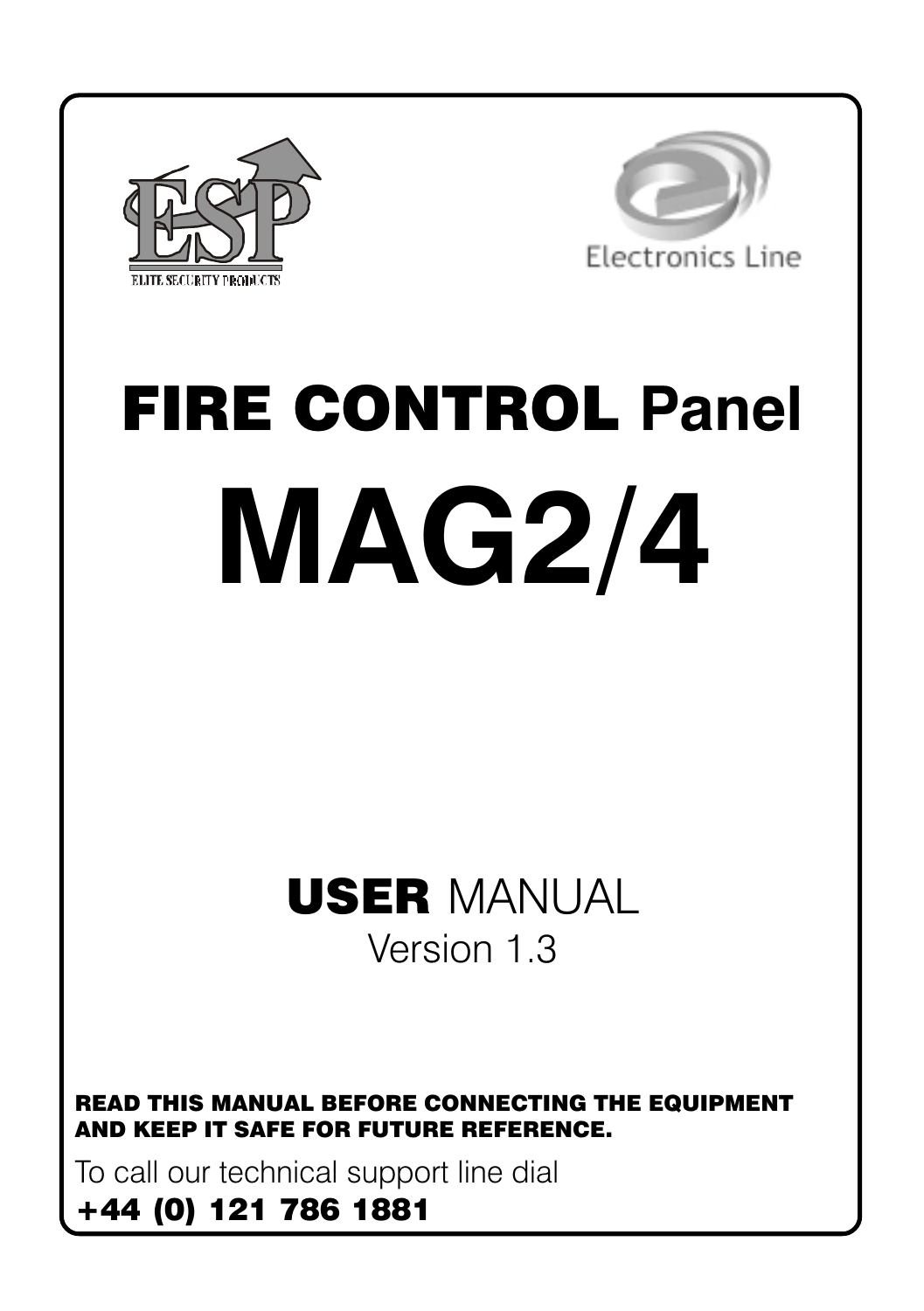#### **INSTALLER** Instructions

| <b>Contents</b> | Page |
|-----------------|------|
|                 |      |
|                 |      |
|                 |      |
|                 |      |
|                 |      |
|                 |      |
|                 |      |
|                 |      |
|                 |      |
|                 |      |
|                 |      |
|                 |      |
|                 |      |
|                 |      |

#### **General Information**

The system is to be installed by a qualified person to the latest Fire Alarm and Installation Regulations which are mandatory in the applicable country of installation.

Before commencing the installation of this Fire Alarm Panel, ensure it is sited in a position, which is visible to the Fire Brigade when entering the premises, and where ease of access is provided for users and service engineers. Space must be available to easily open external and internal doors.

The Electrical Supply to the panel must be isolated and must not be capable of being accidentally switched off. A 'Lockable Switch fuse Unit' positioned within 2 meters of the panel should be clearly labelled FIRE ALARM - DO NOT SWITCH OFF.

#### EN 54-2 compatible panels.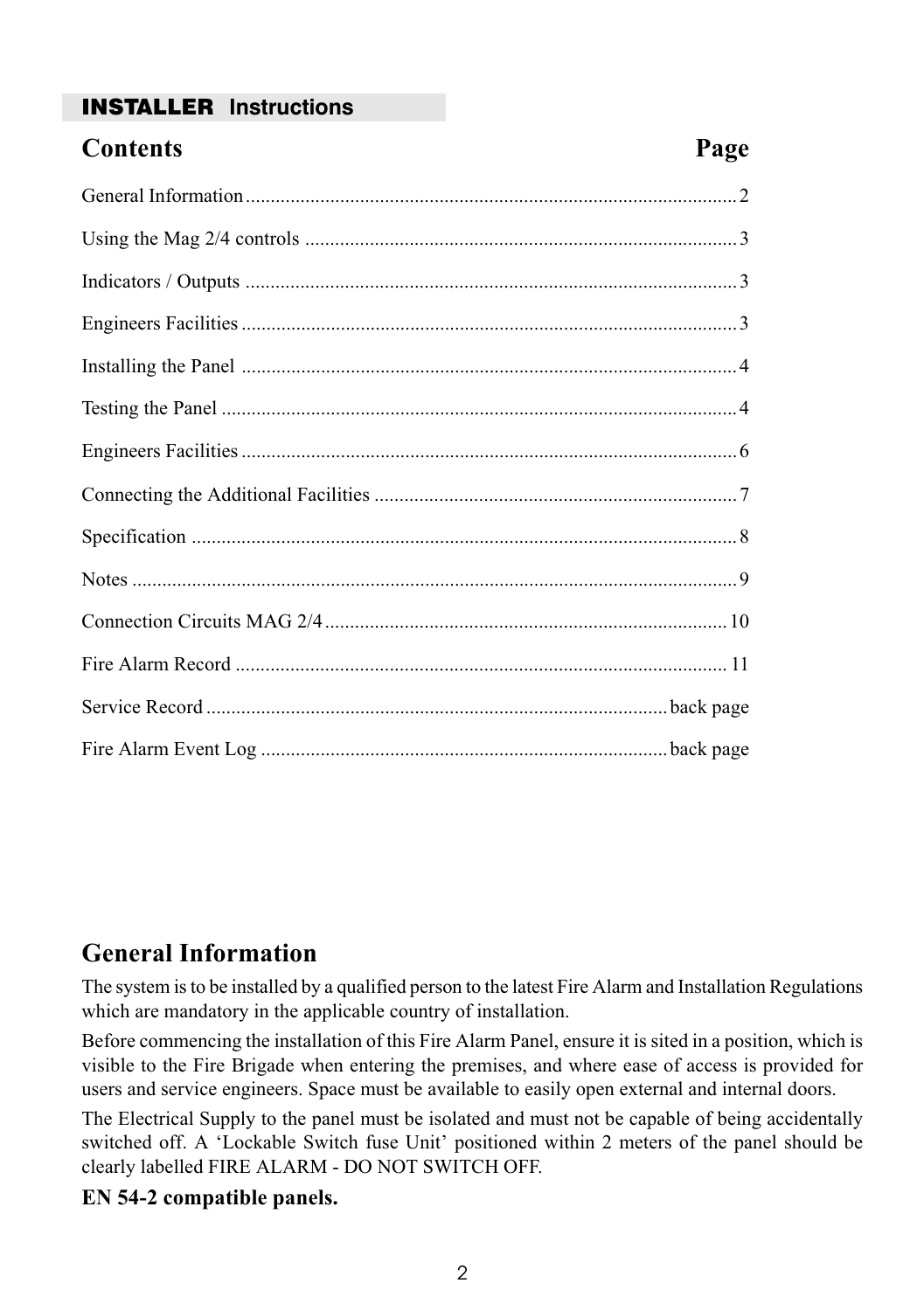#### Using the MAG 2/4 Controls

• Refer to the instructions on the inside of the outer door.

#### **Indications / Outputs**

| <b>NORMAL:</b> | • The green LED next to the 'power Supply 230 v' will be illuminated.                                                                                                                      |  |  |  |  |
|----------------|--------------------------------------------------------------------------------------------------------------------------------------------------------------------------------------------|--|--|--|--|
| FIRE:          | • Two integrated red status FIRE LED's and a zone identification LED will flash<br>together on receipt of a FIRE condition and become steady after the Silence Alarm<br>button is pressed. |  |  |  |  |
|                | • An internal buzzer will operate until silenced.                                                                                                                                          |  |  |  |  |
|                | • The external sounders will operate.                                                                                                                                                      |  |  |  |  |
|                | • The FIRE relay will energize.                                                                                                                                                            |  |  |  |  |
| <b>FAULT:</b>  | • A yellow General Fault LED will always illuminate together with an external or<br>internal identification LED.                                                                           |  |  |  |  |
|                | • An internal buzzer will sound.                                                                                                                                                           |  |  |  |  |
|                | • The FAULT relay will de-energize.                                                                                                                                                        |  |  |  |  |
|                | <b>Faults are monitored as follows:</b>                                                                                                                                                    |  |  |  |  |
|                | • Zone fault - open or short circuit. Detector head removed.                                                                                                                               |  |  |  |  |
|                | • Sounder Circuit One fault - open or short circuit, reverse connected sounder, or<br>bad sounder parameters.                                                                              |  |  |  |  |
|                | • Sounder Circuit Two fault - open or short circuit, reverse connected sounder, or<br>bad sounder parameters.                                                                              |  |  |  |  |
|                | • A.C. Loss or Battery charger fault.                                                                                                                                                      |  |  |  |  |
|                | • Battery Loss.                                                                                                                                                                            |  |  |  |  |
|                | • Low Battery condition.                                                                                                                                                                   |  |  |  |  |
|                | • 24V DC Supply fault.                                                                                                                                                                     |  |  |  |  |
|                | • Processor fault.                                                                                                                                                                         |  |  |  |  |
|                | • Auxiliary supply fault.                                                                                                                                                                  |  |  |  |  |

• Short circuit to earth.

All fuses are monitored and will cause a fault condition should they fail. Selecting an 'Engineers Facility' will indicate and announce a Fault condition at the panel.

#### NOTE: FAULT CONDITIONS WILL NOT BE ANNOUNCED INSTANTLY. THERE WILL BE A SHORT DELAY WHICH WILL VARY FROM CONDITION TO CONDITION. **FAULTS WHEN CLEARED WILL AUTOMATICALLY RESET AT THE PANEL.**

#### **Engineers Facilities:**

MAG 2/4 has the ability to select various facilities to assist the engineer during installation and testing of the system. These facilities include:

| <b>Zone Test</b>        | - Individual zones can be tested and activated without the need to return |
|-------------------------|---------------------------------------------------------------------------|
|                         | to the panel to effect a RESET. This is done automatically by the panel.  |
| <b>Isolate Sounders</b> | - System can be tested without operating the Sounder circuits.            |
|                         | <b>Disable / Enable Zone</b> - Each zone can be disabled / enabled.       |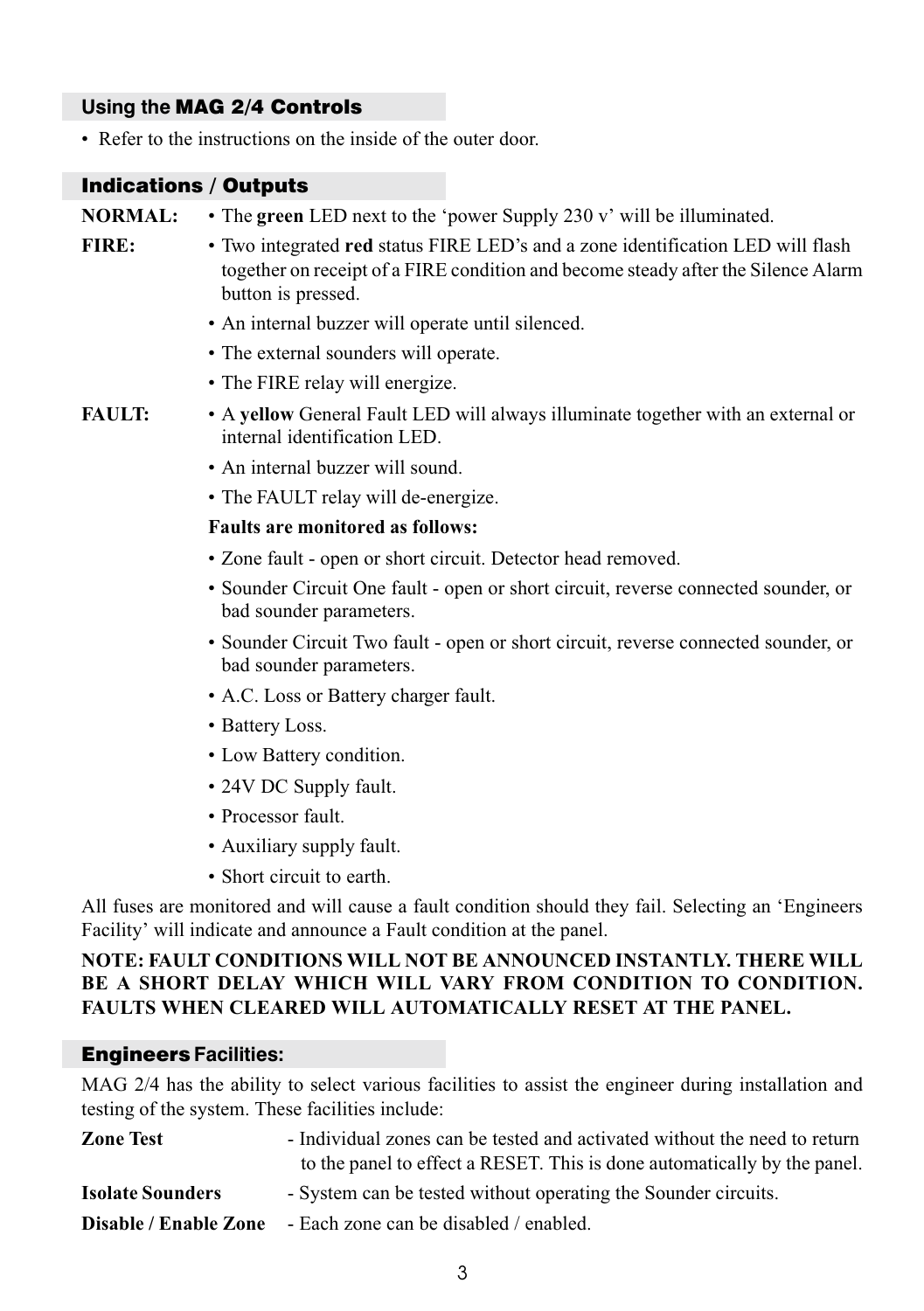#### **Installing the Panel**

- Decide the best location for the panel position, with an ambient temperature between 5 degrees C and 40 degrees C., away from heating systems, environmental dust and potential water ingress.
- Remove all packaging.
- Inspect the panel for any damage.
- Carefully remove the outer cover, by inserting unscrewing the two allen screws. Stow the cover in a safe position.
- Inspect the internal PCB and make sure the internal components are firmly in place.
- Observe the main PCB chassis and the associated securing screw, located in the front of the terminal blocks.
- Unfasten the chassis securing screw and remove the chassis. Stow in a safe location.
- Choose which cable entry points to knock out and carefully remove the knock-outs.
- Observe the top center fixing location at the back of the panel.
- Stow the back box in a safe position.
- Drill the wall to suit the back box center fixing position, plug and insert a fixing screw.
- Temporally hang the back box from the fixing screw and mark out the two bottom left and right fixing locations.
- Remove the back box from the center fixing screw position and drill and plug the bottom fixing holes.
- Hang the back box from the center fixing position and fix securing screws through the bottom fixing holes.
- Tighten all the fixing screws.
- Route the external cables onto the back box, make off connection glands etc., BUT DO NOT make any connections at this stage. ENTER THE MAINS CABLE THROUGH ITS OWN **CABLE ENTRY POINT AND KEEP MAINS WIRING AWAY FROM SYSTEM AND OTHER LOW VOLTAGE WIRING.**
- Re-fit the PCB chassis and re-connect the chassis mains connection.
- Connect the mains supply and earth to the main terminal block **BUT DO NOT** apply the main electrical supply at this stage.
- Position the standby battery in an upright position.

#### The panel is now ready for testing.

#### **Testing the Panel**

- Connect the battery leads from the black power supply box to the positive and negative battery terminals.
- Apply the mains power.
- If the buzzer and indicator LED's are operating, press the RESET button.

If in the Normal Operating Mode other LED's are illuminated and the buzzer is sounding, carefully check that fuses and connections are sound. Refer to the part of the internal connections or circuitry the associated yellow LED's apply to. The connection diagram on the inside of the external cover will assist in identifying the LED.

#### NOTE: The battery might show a 'Low Battery Fault' initially until it has had time to charge up to the required level.

#### If by some chance the fault will not cancel, and only on the advice of our Technical Support Department, return the P.C.B. CHASSIS ONLY to your supplier. DO NOT return the metal box.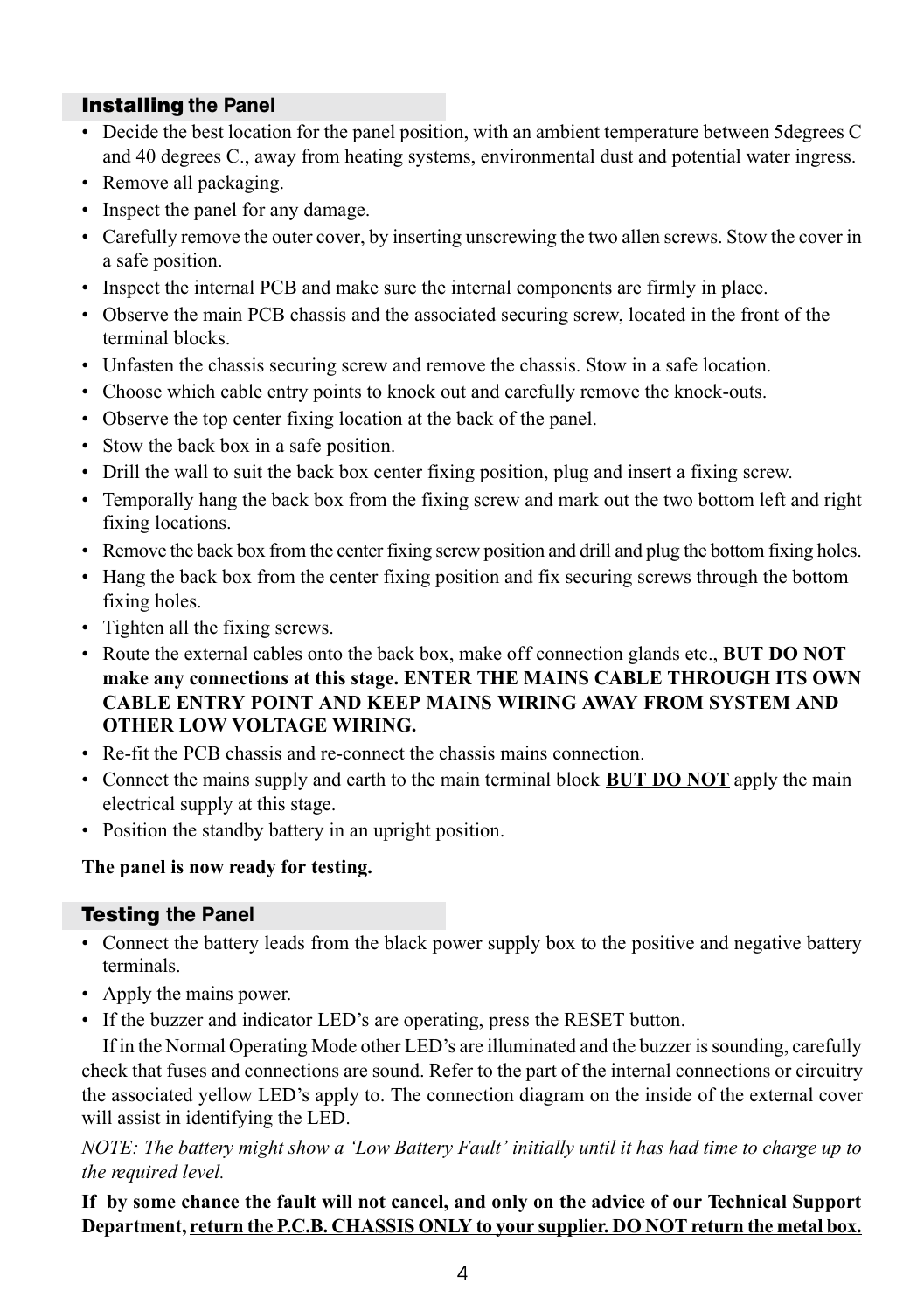#### Once the panel is found to operate satisfactorily in the NORMAL MODE, it is time to connect the external circuits.

#### It has been assumed that prior to making the connection at the panel, the integrity of the system ALL wiring has been comprehensively tested, including insulation to earth.

- Isolate the mains supply and disconnect the battery connection.
- Fit the Active End of Line Device to the last detection device of zone one.
- Ensure all terminations are made correctly and all detector heads are plugged into their bases.
- Connect Detector circuit ONE to the panel terminal block.
- Power up the panel with the mains and battery.
- Press RESET button.

#### The panel should be in the 'NORMAL MODE.'

NOTE: If General Fault and zone 1 FAULT LED's illuminate, there is a wiring/connection problem. Check the polarity of the connection, the connection of the devices and whether a head is removed. Check the EOL proper polarity and position.

- Operate ALL detection devices applicable to this zone, to ensure correct receipt of a fire signal and the correct operation of the panel controls. Refer to the User Instructions on the inside of the panel.
- Repeat the connection process for zone two as stated above. ENSURE the supply voltages are initially disconnected prior to each stage.

#### ONCE THE CONNECTION OF THE ZONES ARE COMPLETED, CONNECT AND TEST ANY OF THE OTHER AUXILIARY CIRCUITS BEFORE CONNECTING THE EXTERNAL **SOUNDER CIRCUITS.**

Relay Connection - The onboard relay volt free change over terminals are for low voltage use only.

#### MAINS SUPPLY MUST NOT BE APPLIED TO THESE TERMINALS.

#### Once the zone and auxiliary circuits have been connected and tested to function correctly, it is time to connect the first external sounder circuit:

- Isolate the mains supply and disconnect the battery connection.
- Remove the End of Line Monitoring Resistor from the terminal block of sounder circuit 1 (SND 1) and fit to the last sounder of circuit one.
- Check all sounder connections are made.
- Connect sounder circuit ONE to the panel terminal block.
- Apply mains and battery power.
- Press RESET

#### The panel should be in the 'NORMAL MODE.'

Activate a zone Call Point. The sounders should operate. Press the reset button.

Repeat the connection process for the second external sounder circuit, as stated above. ENSURE the supply voltages are initially disconnected prior to each stage.

NOTE: If General Fault and SOUNDER FAULT / DISABLE LED. 's illuminate, there is a wiring / connection problem. Check the polarity of the connection of each of the devices, the polarity of the connection of the devices to the Panel terminal block or whether an earth fault exists.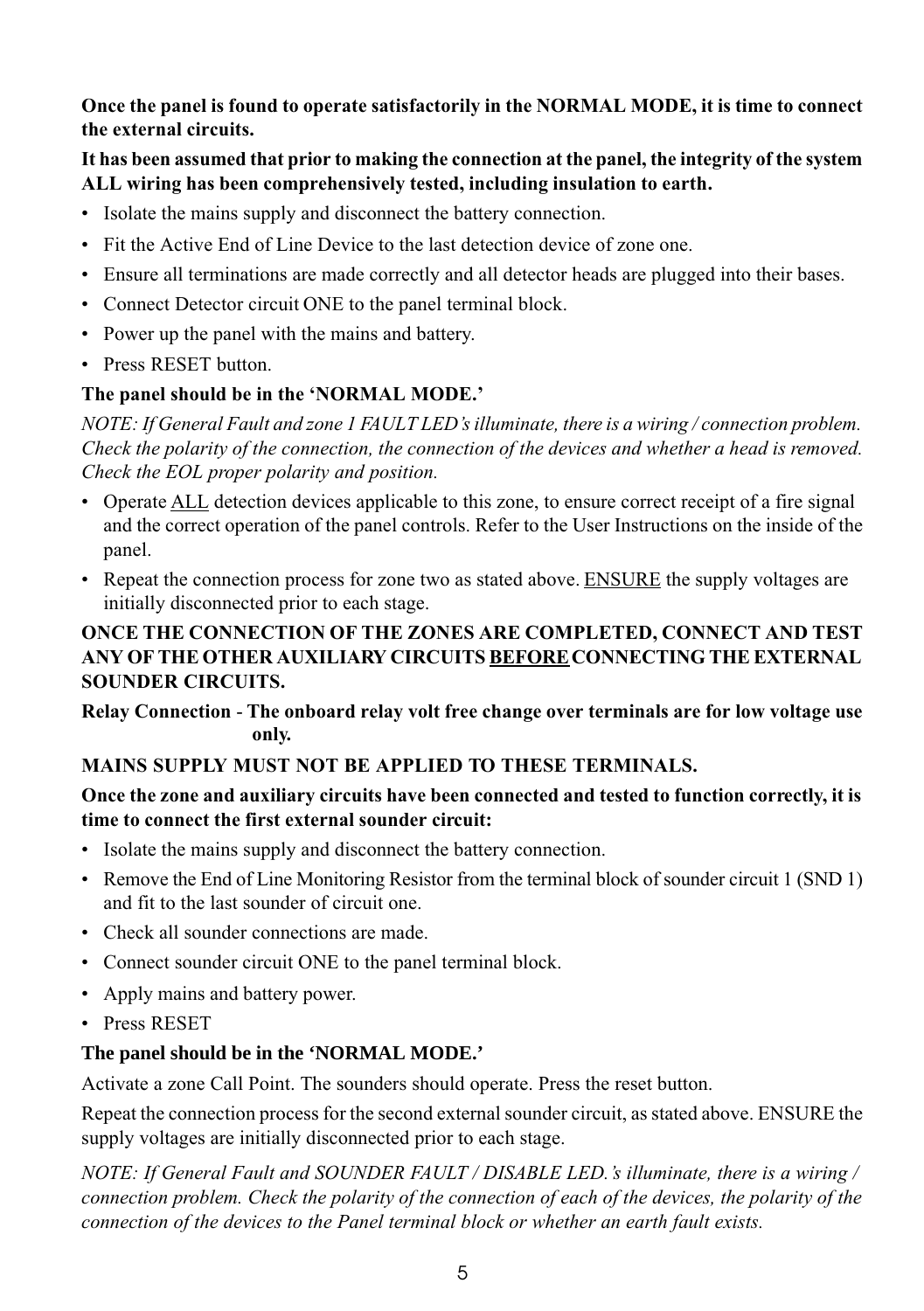#### **Engineers Facilities:**

**To Disable Zone 1:** Press ENABLE / DISABLE button: *Zone 1 lamp will flash.*

Press ENABLE / DISABLE butto Press RESET. **To Enable Zone 1:** Press ENABLE / DISABLE button TWICE: *Zone 1 lamp will flash.*

Press RESET. At **To Disable Zone 2:** Press ENABLE / DISABLE button: *Zone 1 lamp will flash.*

Press TEST / SCROLL butto

Press ENABLE / DISABLE butto

Press RESET:  $At$ **To Enable Zone 2:**

Press TEST / SCROLL butto

Press ENABLE / DISABLE butto

Press RESET<sup>.</sup> **To 'One Man' Test a Zone:**

*DISABLE / ENABLE lamp will flash.* n: The zone lamp will become steady. At this point the zone 1 is disabled.

> *DISABLE / ENABLE lamp will flash.* this point the zone 1 is disabled.

*ENABLE / DISABLE lamp will flash.* @ *Zone 2 lamp will flash. ENABLE / DISABLE lamp will flash.* n: *Zone 2 lamp will become steady. ENABLE / DISABLE lamp will flash.* this point the zone 2 is disabled.

Press ENABLE / DISABLE button: *Zone 1 lamp will flash. ENABLE / DISABLE lamp will flash.* n: *Zone 2 lamp will be steady. ENABLE / DISABLE lamp will flash.* n: *Zone 2 lamp will flash*. *ENABLE / DISABLE lamp will flash.*

At this point zone 2 is enabled.

Press TEST / SCROLL button: *TEST AND ZONE yellow LED's will flash. Zone 1 is in Test Mode.* Press TEST / SCROLL button: *Flashing LED will move down to zone 2. Zone 2 is in Test Mode.*

The Mode will exit when pressing the TEST / SCROLL button again, or at any time, by pressing  $RESET$ 

#### **Disable Sounders:**

Press DISABLE / ENABLE button: *DISABLE / ENABLE lamp will flash. Zone 1 lamp will flash.* Press TEST / SCROLL button again: Zone 2 lamp will flash.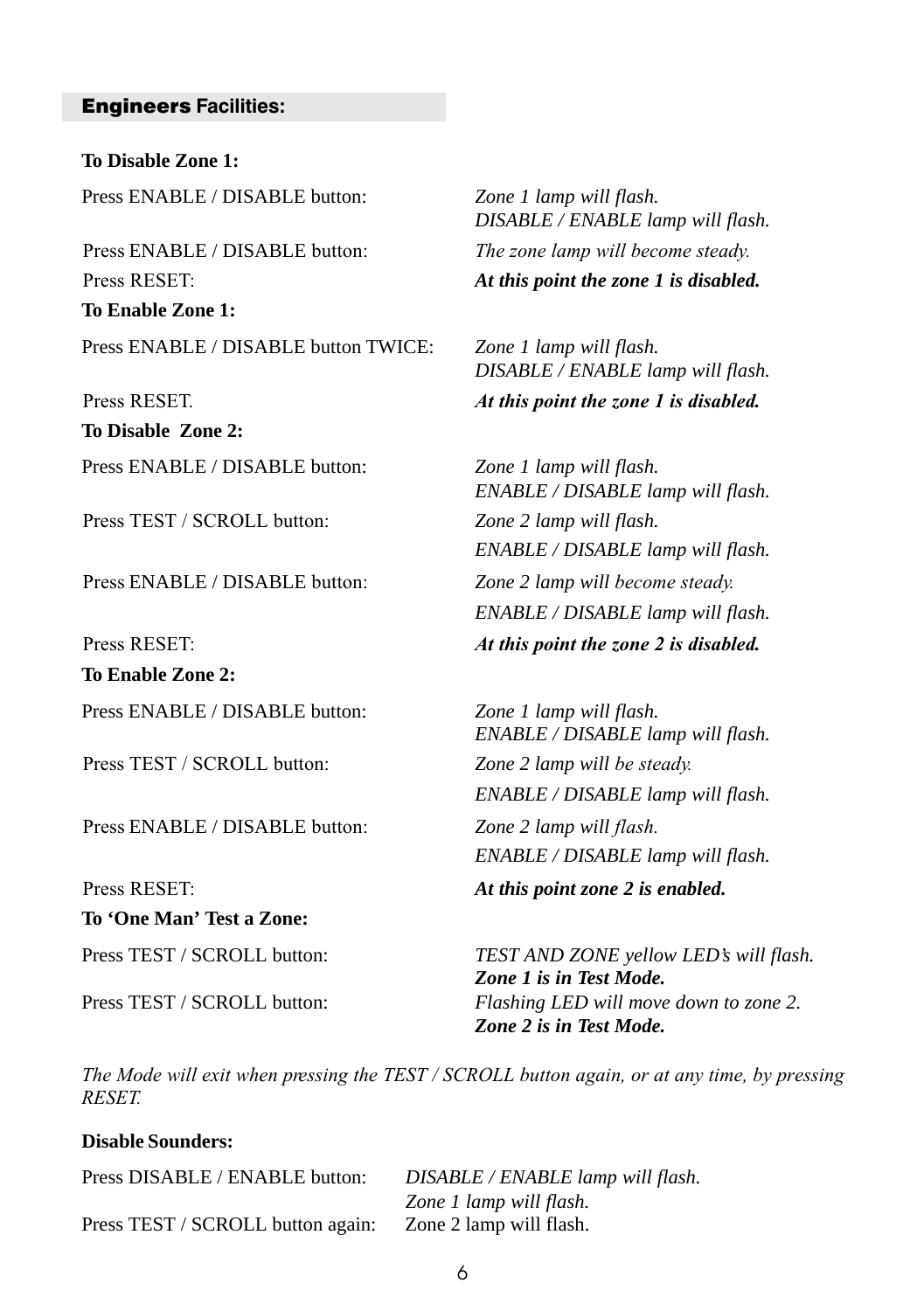| Press TEST / SCROLL button<br>once again: | SOUNDER FAULT / DISABLE lamp will flash.<br>DISABLE / ENABLE lamp will flash.     |
|-------------------------------------------|-----------------------------------------------------------------------------------|
| Press ENABLE / DISABLE button:            | SOUNDER FAULT / DISABLE lamp changes to steady.<br>ENABLE / DISABLE lamp flashes. |
| Press RESET:                              | At this point zone the sounders are disabled.                                     |
| <b>To enable Sounders:</b>                |                                                                                   |
| Press DISABLE / ENABLE button:            | DISABLE / ENABLE lamp will flash                                                  |
|                                           | Zone 1 lamp will flash.                                                           |
| Press TEST / SCROLL button:               | Zone 2 lamp will flash.                                                           |
| Press TEST / SCROLL button                |                                                                                   |
| once again:                               | SOUNDER FAULT / DISABLE lamp will be steady.                                      |
|                                           | DISABLE / ENABLE lamp will flash.                                                 |
| Press ENABLE / DISABLE button:            | SOUNDER FAULT / DISABLE lamp change to flashing.                                  |
|                                           | ENABLE / DISABLE lamp flashes.                                                    |
| Press RESET:                              | At this point zone the panel has reset.                                           |

#### **Connecting The Additional Facilities**

#### **Class Change:**

Connect a 'non latching' switch to the class change terminals at the top of the MAINBOARD.

*Operation of the switch will cause the external sounders to pulse one second on followed by one second off.*

Once the panel connections and facilities have been functionally tested, replace and secure the front cover of the box, remembering to connect the earth bonding lead to the continuity terminal.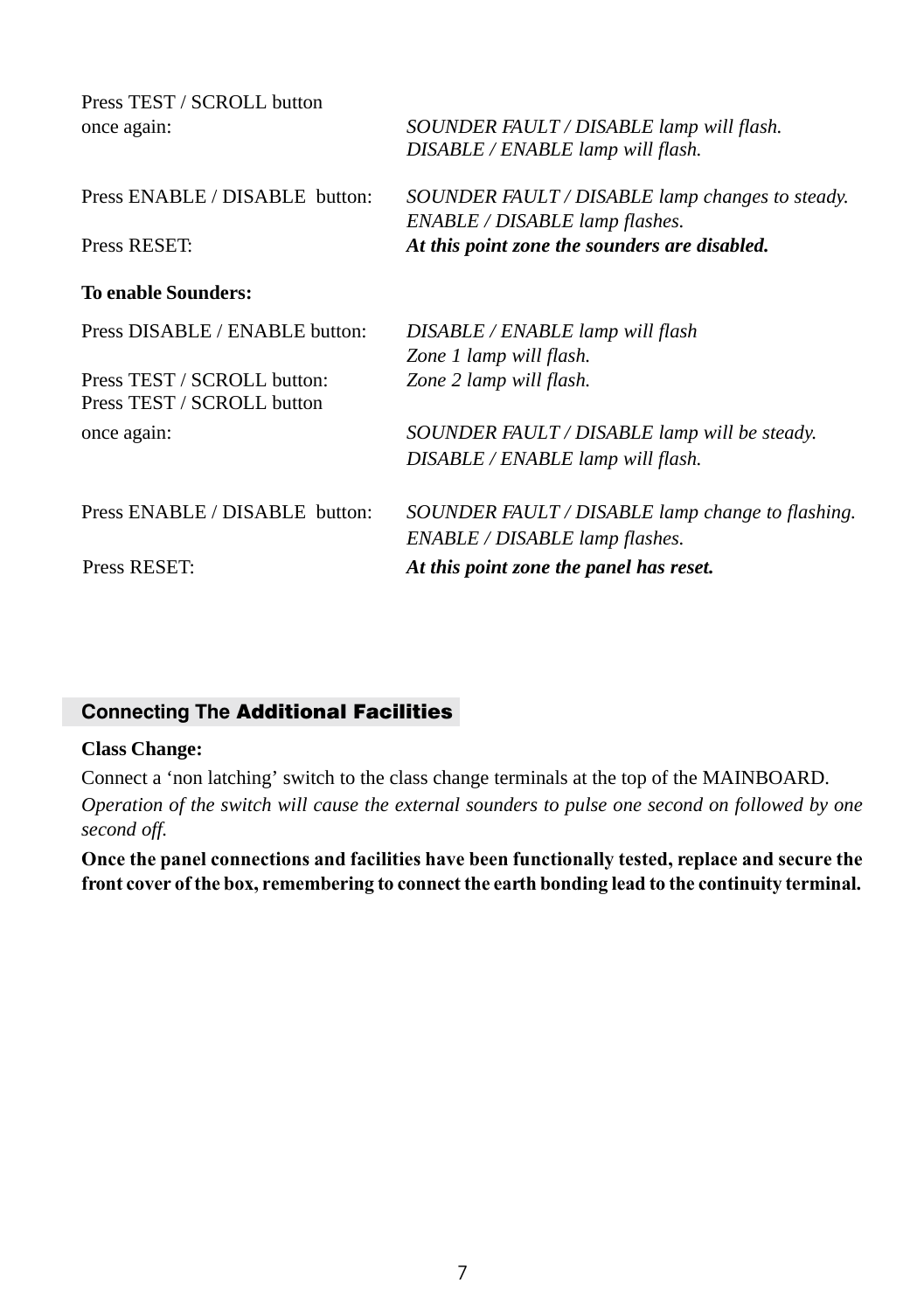#### **Specification**

| Maximum number of detectors per zone       | Up to 32 *conventional detectors and unlimited<br>number of manual call points. |                     |  |  |
|--------------------------------------------|---------------------------------------------------------------------------------|---------------------|--|--|
| <b>Thresholds for zone conditions</b>      |                                                                                 |                     |  |  |
| $\cdot$ 0 - 2 mA                           | Open circuit fault condition.                                                   |                     |  |  |
| $\cdot$ 2 - 6 mA                           | Normal condition.                                                               |                     |  |  |
| $\cdot$ 6 - 110 mA                         | Fire Alarm condition.                                                           |                     |  |  |
| • 110 - Short circuit                      | Short circuit condition.                                                        |                     |  |  |
| <b>Power Supply</b>                        |                                                                                 |                     |  |  |
| Main Power supply                          | 230 V AC $\pm$ 10%                                                              |                     |  |  |
|                                            | $0.315A$ fuse                                                                   |                     |  |  |
| Standby Power supply                       | 1 x 12V Sealed Lead Acid Batteries                                              |                     |  |  |
|                                            | Up to 7 Ah internally                                                           |                     |  |  |
|                                            | 2A fuse                                                                         |                     |  |  |
| Maximum current available for system       |                                                                                 |                     |  |  |
| devices (with fully charged battery)       | 0.7 A                                                                           |                     |  |  |
| <b>Current consumption - mains failure</b> | $50 \text{ mA}$                                                                 |                     |  |  |
| <b>Outputs</b>                             |                                                                                 |                     |  |  |
| Sounder Circuit 1                          | 24V / 0.315 A                                                                   |                     |  |  |
|                                            | $0.3A$ fuse                                                                     |                     |  |  |
| Sounder Circuit 2                          | 24V / 0.315 A                                                                   |                     |  |  |
|                                            | 0.3A fuse                                                                       |                     |  |  |
| <b>Fault Relay</b>                         | volt free changeover contacts                                                   |                     |  |  |
|                                            | $12V / 1A$ or $24V / 0.5A$                                                      |                     |  |  |
|                                            | Max voltage 125V                                                                |                     |  |  |
|                                            | Max current 2A                                                                  |                     |  |  |
| <b>Auxiliary output</b>                    | 24V DC 0.3A fuse                                                                |                     |  |  |
| Cabling                                    | Maximum 2.5mm diameter                                                          |                     |  |  |
| <b>Environment</b>                         | Working temperature                                                             | 0 to 40 degrees $C$ |  |  |
|                                            | Storage temperature                                                             | -20 to 60 degrees C |  |  |
|                                            | Humidity                                                                        | 0 to 95%            |  |  |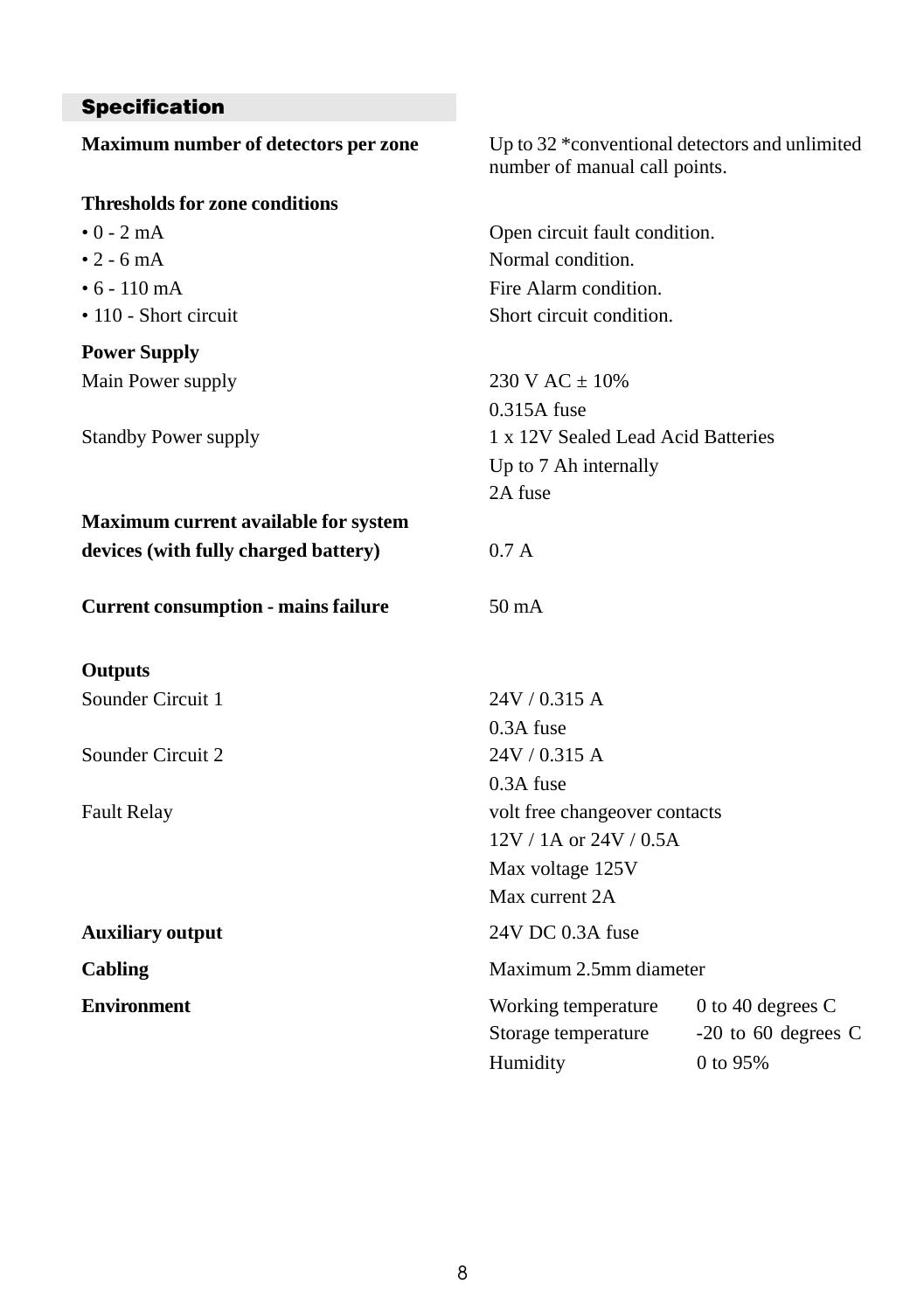#### **Notes**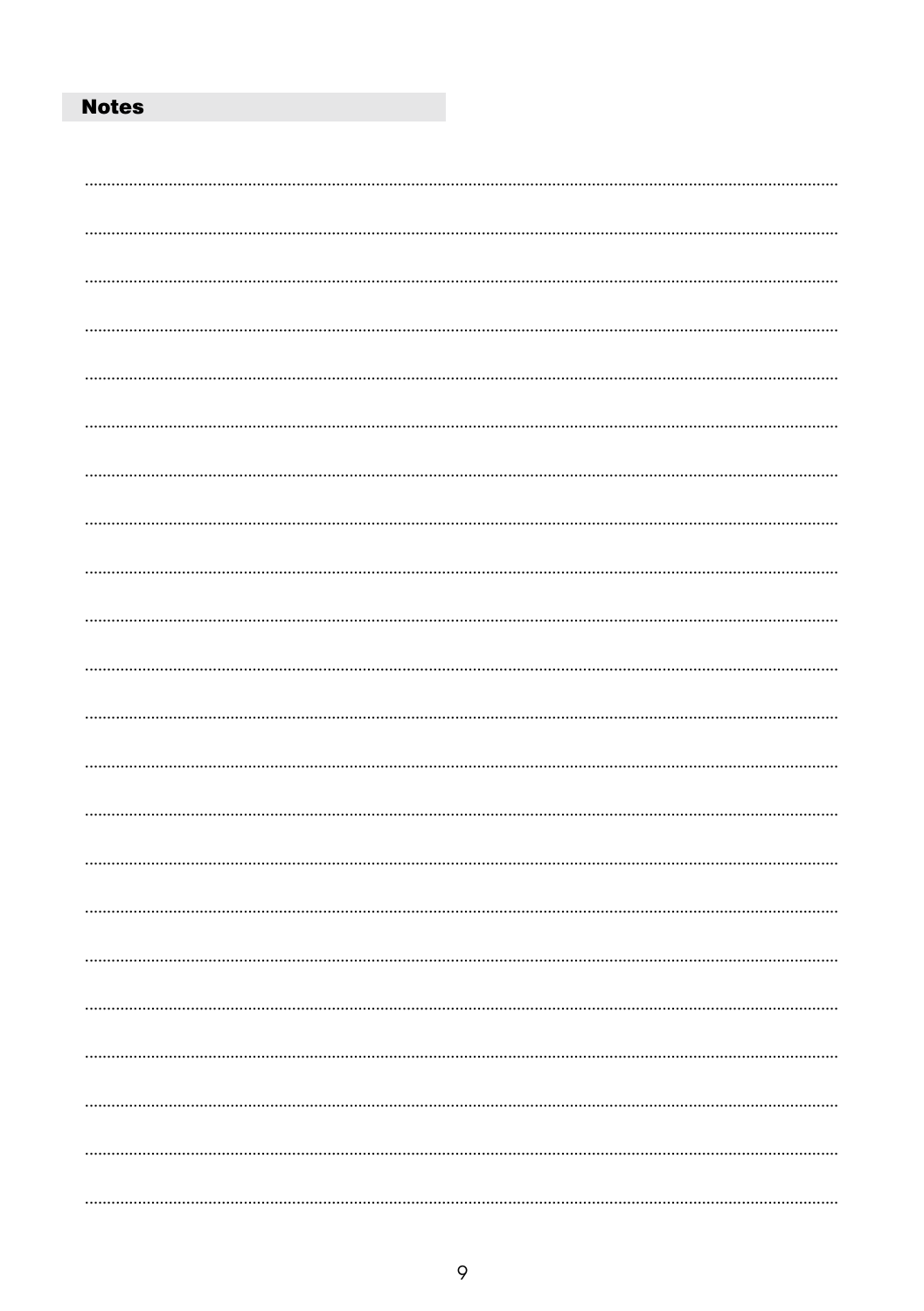#### **Connection Circuit MAG 2**



#### **Connection Circuit MAG 4**

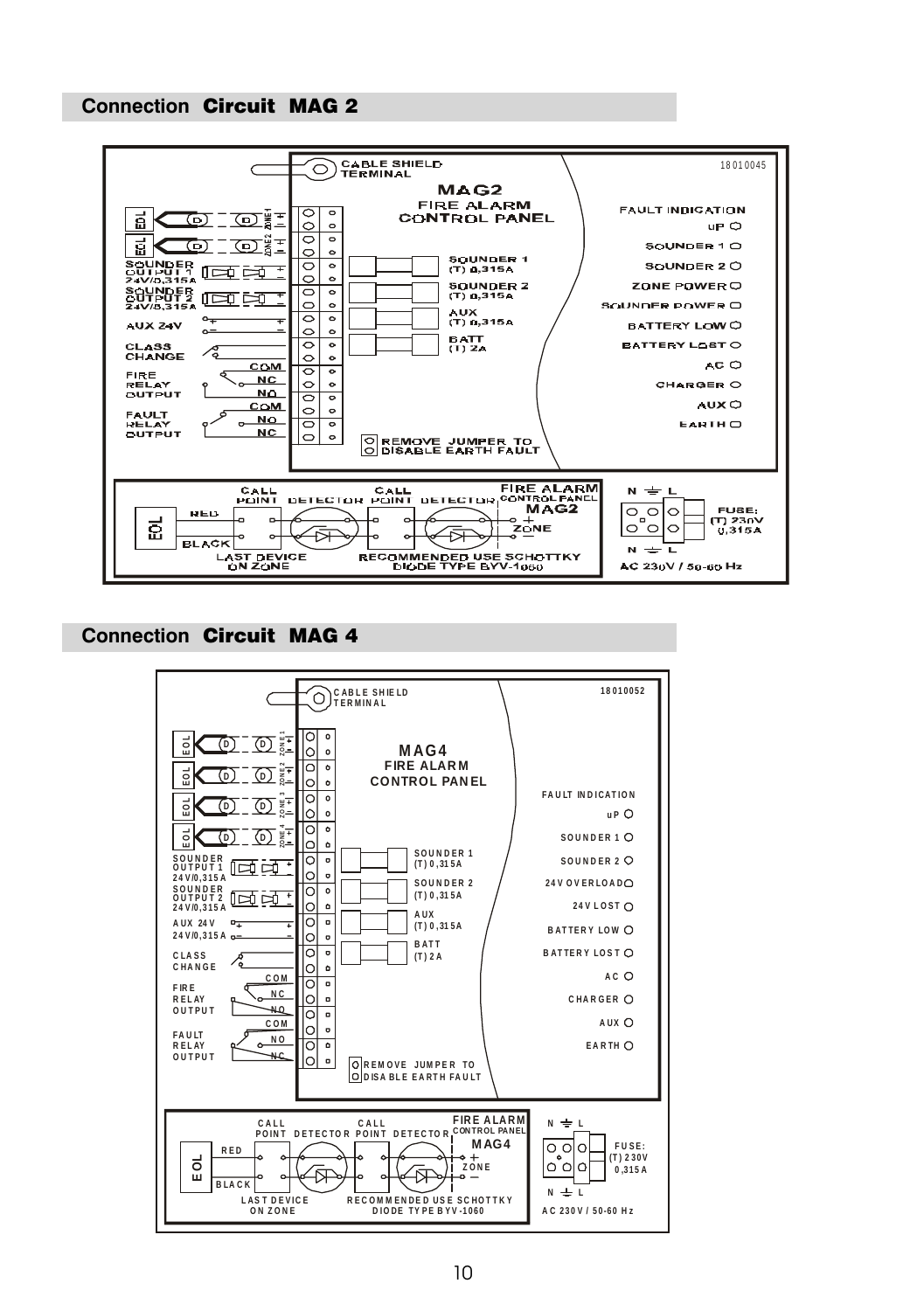#### **Fire Alarm Record**

| <b>Contact Person:</b>  |                                                                        |
|-------------------------|------------------------------------------------------------------------|
| Telephone:              |                                                                        |
| Fax:                    |                                                                        |
| Date Completed:         |                                                                        |
| <b>Commissioned By:</b> |                                                                        |
|                         |                                                                        |
|                         | <b>Service Intervals:</b> Monthly / Quarterly / Half Yearly / Annually |

| <b>ZONE</b><br><b>NUMBER</b> | <b>LOCATION</b> | <b>DETECTOR TYPE and</b><br><b>OUANTITY PER ZONE</b> |    |     |     | <b>SOUNDERS</b><br><b>Zone Quantity and</b><br><b>Related Circuit</b> |           |           |
|------------------------------|-----------------|------------------------------------------------------|----|-----|-----|-----------------------------------------------------------------------|-----------|-----------|
|                              |                 | lon                                                  | Ph | RoR | F/T | C.P.                                                                  | Circuit 1 | Circuit 2 |
|                              |                 |                                                      |    |     |     |                                                                       |           |           |
|                              |                 |                                                      |    |     |     |                                                                       |           |           |
|                              | <b>TOTALS:</b>  |                                                      |    |     |     |                                                                       |           |           |

| Telephone:  |  |
|-------------|--|
| <b>Fax:</b> |  |